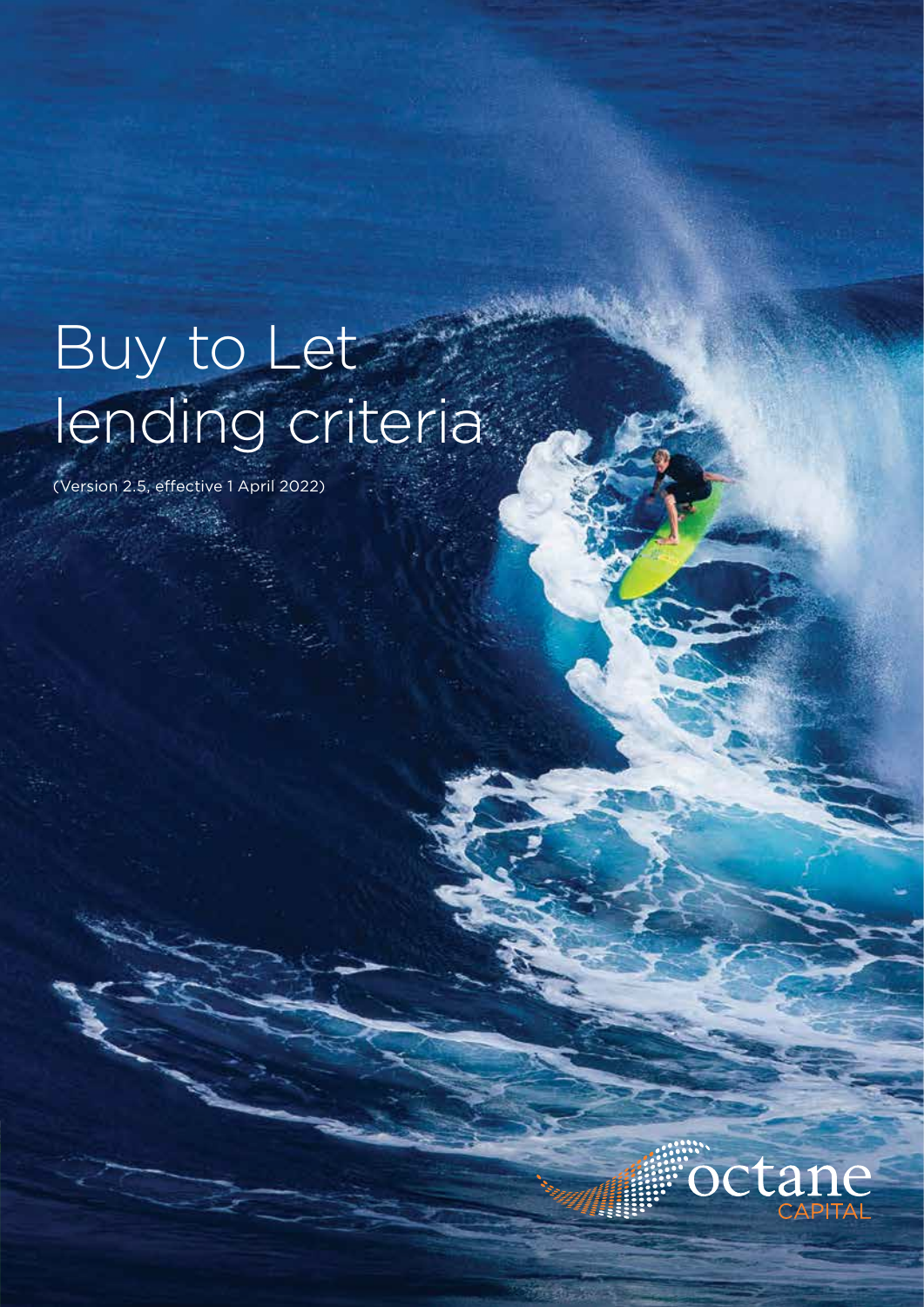| Loan                         |                                                                                                                                                                                                                                                                                                                                                |
|------------------------------|------------------------------------------------------------------------------------------------------------------------------------------------------------------------------------------------------------------------------------------------------------------------------------------------------------------------------------------------|
| Interest rates               | Fixed for the term of the loan, charged monthly.                                                                                                                                                                                                                                                                                               |
| <b>Repayment method</b>      | • Interest only.                                                                                                                                                                                                                                                                                                                               |
|                              | • Capital repayments of min of £50,000 permitted subject to ERCs.                                                                                                                                                                                                                                                                              |
| <b>Monthly repayment</b>     | Direct Debit only.                                                                                                                                                                                                                                                                                                                             |
| <b>Max LTV</b>               | • Max 75% for Wave 1-3 and only where no interest is deferred, otherwise max 70%<br>and always subject to underwriting approval. Max 65% for <b>Wave 5</b> loans.<br>. For Wave 2 and 3 loans, 75% LTV is permitted where the borrower is from the UK<br>and where the security is a house and not a new build flat and where the loan is less |
|                              | than £1m and where no interest is deferred. Flats will be restricted to 70% max.<br>• Foreign Nationals with no other UK property and first-time landlords will be capped<br>at 70% LTV if not a new build flat and the loan is less than $f1m$ otherwise LTV<br>capped at 65% max.                                                            |
|                              | . First-time landlords with less than £50k income will be capped at 65% LTV.                                                                                                                                                                                                                                                                   |
|                              | • First-time buyers accepted on Wave 3 - LTV will be capped at 65% LTV (increased<br>to 70% if not a new build flat and loan less than £1m).                                                                                                                                                                                                   |
|                              | • Adverse valuation or title commentary may lead to an LTV reduction.                                                                                                                                                                                                                                                                          |
| <b>Low LTV Product Shift</b> | . Where permitted, product reduced to lower 'Wave' where LTV is less than 50%.                                                                                                                                                                                                                                                                 |
|                              | . Where the product shift takes a loan from Wave 4 down to Wave 3, the term will<br>need to be increased to the Wave 3 minimum of 5 years.                                                                                                                                                                                                     |
| <b>Regulated loans</b>       | • Non Regulated only.                                                                                                                                                                                                                                                                                                                          |
|                              | • Owner occupier and Consumer Buy To Let are not acceptable.                                                                                                                                                                                                                                                                                   |
| <b>Deposit</b>               | • Documentary evidence of the source of deposit will be required.                                                                                                                                                                                                                                                                              |
|                              | • Vendor deposit and second charges are not accepted.                                                                                                                                                                                                                                                                                          |
|                              | · Builder incentives accepted but capped at 5%.                                                                                                                                                                                                                                                                                                |
| <b>Re-mortgage period</b>    | • Acceptable to remortgage in under 6 months since purchase or remortgage but no<br>back to back transactions or capital raising allowed.                                                                                                                                                                                                      |
|                              | • Capital raise permitted after 6 months of purchase or remortgage.                                                                                                                                                                                                                                                                            |
| <b>Undervalue purchase</b>   | Not accepted. Octane will lend against the lower of Valuation or Purchase price.                                                                                                                                                                                                                                                               |
| <b>Portability</b>           | Loans are not portable.                                                                                                                                                                                                                                                                                                                        |
| <b>Fees</b>                  | All fees are deducted from the gross loan.                                                                                                                                                                                                                                                                                                     |
| Interest retention           | 3 months interest will be deducted on purchases where the property is not let out.                                                                                                                                                                                                                                                             |

| Affordability                                |                                                                                                                                                                                                      |
|----------------------------------------------|------------------------------------------------------------------------------------------------------------------------------------------------------------------------------------------------------|
| <b>Interest Cover Ratio (ICR)</b>            | Rental income from security property to cover at least 100% of Pay Rate.                                                                                                                             |
| <b>Income for ICR</b>                        | • The gross loan will be calculated using the Lower of Market and Current<br>Passing Rent from security property only.                                                                               |
|                                              | • Other income cannot be used in the calculation of the ICR for Wave 1. 2 and 3.                                                                                                                     |
|                                              | • If the Actual/Assumed Net rental income received does not cover 100% of the<br>monthly payment, 3 months payments will be retained on account. The following<br>Management fee deductions assumed: |
|                                              | • 12% for residential.                                                                                                                                                                               |
|                                              | • 15% for HMOs up to 6 bedrooms (Wave 1 and 2).                                                                                                                                                      |
|                                              | • 20% for HMOs 7+ bedrooms (Wave 3-5) and commercial.                                                                                                                                                |
|                                              | • For Wave 1-3 loans above 70% LTV, the Net rental income must cover 100% of the<br>interest payment.                                                                                                |
| Pay rate                                     | Interest rate less any Deferred Interest. For example, a 5.99% interest rate with 1%<br>deferred interest has a pay rate of 4.99% pa and 1% pa rolled to the end of the term.                        |
| <b>Deferred interest</b>                     | • 1% or 2% pa rolled to redemption subject to product.                                                                                                                                               |
|                                              | • Interest deferral is optional.                                                                                                                                                                     |
| Min borrower income                          | Only required for <b>Wave 1.</b> Min £30,000 pa from outside of the security property<br>verified by one of:                                                                                         |
|                                              | • 3 months' payslips.<br>• Latest signed Accountant certificate.                                                                                                                                     |
|                                              | • Latest SA302.<br>• Pension statement.                                                                                                                                                              |
|                                              | First Time Landlords will be considered for Wave 1 loans where they earn a minimum<br>of £50,000 pa.                                                                                                 |
| <b>Portfolio aggregate</b><br>exposure limit | • No max loan amount with other lenders.                                                                                                                                                             |
|                                              | • Portfolio will be checked to ensure that total rent covers mortgage payments by at<br>least 125%.                                                                                                  |

**CONTRACT**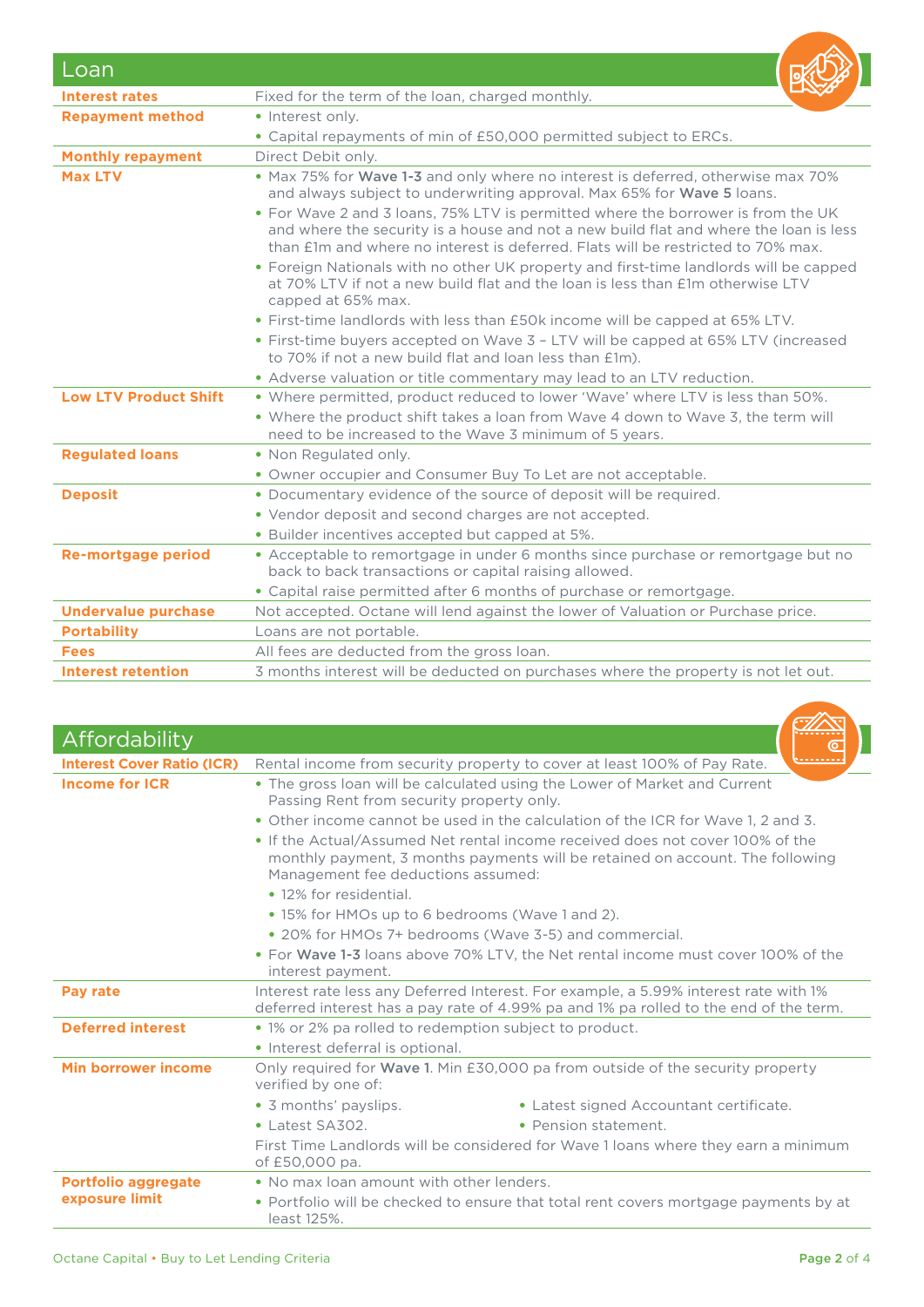**Where ICR is lower than 100% (only available for Wave 3, 4 and 5)**

## **1. Serviced shortfall through Top Slicing**

Wave 4 and 5 only – Outside income can be used towards a max of 20% of the ICR, verified by the last 3 months bank statements showing surplus income which is sufficient to service the shortfall.

## **2. Retaining shortfall for the term of the loan**

Wave 3, 4 and 5 only – Max 20% of the Pay Rate can be retained for the duration of the loan. Retained interest cannot exceed 6 full months interest.

| Property                                                |                                                                                                                                                                                                                                                                                                                                                                                                                                                                                                                |
|---------------------------------------------------------|----------------------------------------------------------------------------------------------------------------------------------------------------------------------------------------------------------------------------------------------------------------------------------------------------------------------------------------------------------------------------------------------------------------------------------------------------------------------------------------------------------------|
| <b>Location</b>                                         | England only.                                                                                                                                                                                                                                                                                                                                                                                                                                                                                                  |
| <b>Valuation</b>                                        | Inspection date within last 3 months, instructed by and addressed to Octane Property<br>Finance Ltd, Octane Property Finance 4 Ltd and PCO HoldCo II Sarl and Successes in Title.                                                                                                                                                                                                                                                                                                                              |
| <b>Valuation basis</b>                                  | • Residential valued on 180 day Bricks & Mortar (Red Book).<br>• MUFBs above 4 units valued on Block (Investment Basis).<br>• HMOs <7 beds valued on a 180 day Bricks & Mortar (Red Book).<br>• HMOs >7 beds valued on an investment basis.<br>• Any commercial element will be valued on a Vacant Possession 180 day Bricks &<br>Mortar (Red Book).                                                                                                                                                           |
| <b>Valuation basis -</b><br>new build                   | As above but with new build premium deducted on blocks of more than 20 units and<br>on houses valued at >£500k.                                                                                                                                                                                                                                                                                                                                                                                                |
| <b>Size</b>                                             | Min of 30m <sup>2</sup> per unit.                                                                                                                                                                                                                                                                                                                                                                                                                                                                              |
| Multi unit freehold block                               | Multi unit with a single freehold and no separate leases. Max LTV dependant upon<br>borrower experience within the UK. First time landlords not allowed.                                                                                                                                                                                                                                                                                                                                                       |
| <b>Leasehold properties</b>                             | . Min of 30 years remaining at the origination of the loan term within London, 40 years<br>at the origination of the loan term outside of London.<br>• Freehold required as security if owned by the applicant or connected party - not<br>required if more than 50% of units owned by independent leaseholders.                                                                                                                                                                                               |
| <b>Ground rent and service</b><br>charges               | Confirmation from freeholder that all payments are up to date. Onerous automatic<br>ground rent increases are permitted where an insurance policy is obtained.                                                                                                                                                                                                                                                                                                                                                 |
| <b>Holiday lets and Airbnb</b>                          | . Only permitted for properties where the planning permission or lease is not<br>restricted to Holiday let use only.<br>. Income for ICR calculation based on lower of market and current passing rent.<br>• Agent to confirm passing rent for previous 12 months and url link to property<br>advertisement.<br>· Borrower must have min of £30,000 personal income (verified as above) excluding<br>rent from security property.<br>• First time landlords not permitted. Airbnb not permitted inside London. |
| <b>Agricultural and</b><br>occupational restrictions    | Not allowed.                                                                                                                                                                                                                                                                                                                                                                                                                                                                                                   |
| <b>HMO definition</b>                                   | • 3 or more tenants form more than one household with shared facilities (toilet,<br>kitchen or bathroom).<br>. In all cases, the property will be considered an HMO if it is classified as such by our<br>Valuer and considered to be a viable HMO.                                                                                                                                                                                                                                                            |
| <b>HMO size</b>                                         | Max number of bedrooms depending on product. Room sizes must be in accordance<br>with HMO legislation.                                                                                                                                                                                                                                                                                                                                                                                                         |
| <b>HMO license</b><br>requirement                       | On a purchase, the Valuer must confirm that the property is a viable HMO in current<br>configuration. Where applicable, an application for any HMO License required by the<br>Local Authority must have been made prior to completion. On a refinance, the HMO<br>license should be in place where applicable.                                                                                                                                                                                                 |
| <b>Small HMO (&lt;7 rooms)</b><br>borrower requirement  | First time HMO landlord allowed but must own another BTL property.                                                                                                                                                                                                                                                                                                                                                                                                                                             |
| Large HMO (7 and<br>over rooms) borrower<br>requirement | . First time HMO landlord not allowed. Existing HMO landlord - has held an HMO<br>license for less than 2 years, max LTV will be restricted.<br>• Experienced HMO landlord - has held an HMO license for at least the past 2 years on<br>>6 room HMO, max LTV as per product.                                                                                                                                                                                                                                  |
| <b>Flats above commercial</b>                           | Permitted if valuer indicates strong demand. If commercial premises is a food outlet<br>below or adjoining this may be considered at restricted LTV.                                                                                                                                                                                                                                                                                                                                                           |
| <b>High rise flats</b>                                  | Flats in buildings with more than 5 storeys only permitted where valuer indicates good<br>demand and there is a lift.                                                                                                                                                                                                                                                                                                                                                                                          |